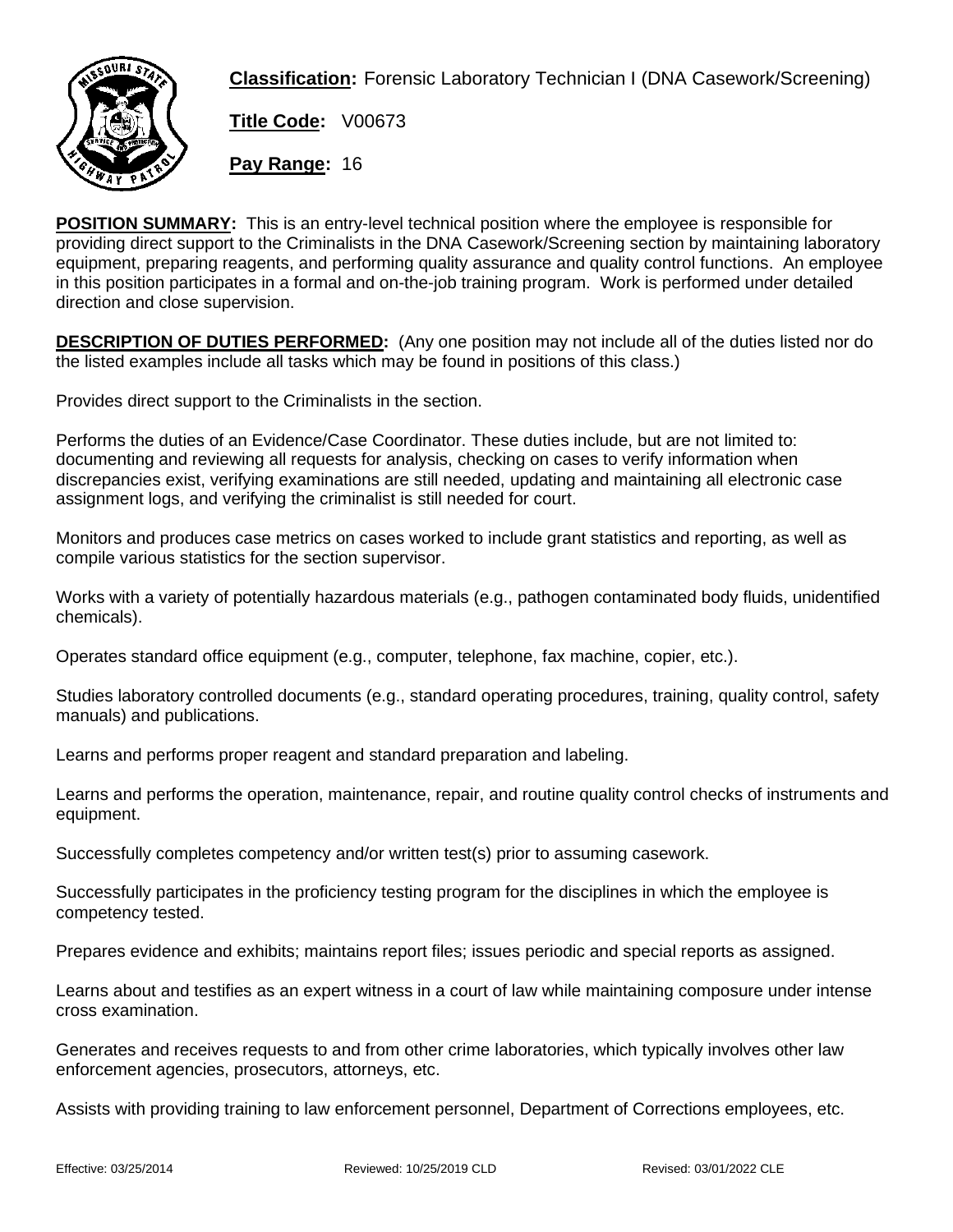Performs data entry, filing, inventory, maintaining records, ordering, and stocking supplies to include common and individual workspaces.

Opens cases, lists evidence, performs examinations, and records information into the Laboratory Information Management System (LIMS).

Assists criminalists in validation processes.

Performs job-related travel as needed.

Performs discipline-related duties as assigned.

## **REQUIRED KNOWLEDGE, SKILLS, AND ABILITIES:** Ability to participate in a formal and on-the-job training program.

Ability to perform work in accordance with prescribed procedures, make accurate observations of test results, and prepare accurate records and reports.

Ability to remain impartial in performance of laboratory activities (e.g., purchasing supplies, analyzing evidence, testifying in court).

Ability to maintain composure while under cross-examination regarding personal and scientific qualifications and testify to laboratory findings in court.

Ability to work with restricted, highly sensitive information in a confidential and professional manner and maintain the information as such.

Ability to distinguish colors necessary to perform laboratory tests.

Ability to examine forensic evidence and recognize and identify minute details.

Ability to learn and properly use laboratory equipment, computer and photography equipment, and chemicals.

Ability to perform job related travel (e.g., appearing in court, observing crime scene investigations, attending training meetings and seminars, etc.).

Ability to learn and practice safety rules and procedures associated with laboratory equipment and chemicals.

Ability to work with potentially hazardous materials as detailed in the description of duties.

Ability to gather, assemble, correlate, and analyze facts to be incorporated into a laboratory report.

Ability to compile and prepare information for presentations (e.g., mock trials, courtroom testimony, depositions, pretrial conferences, meetings, etc.).

Ability to learn about the collection, examination, and preparation of evidence.

Ability to successfully complete competency test(s) prior to assuming casework.

Ability to generate and receive requests for information from a variety of individuals regarding forensic science.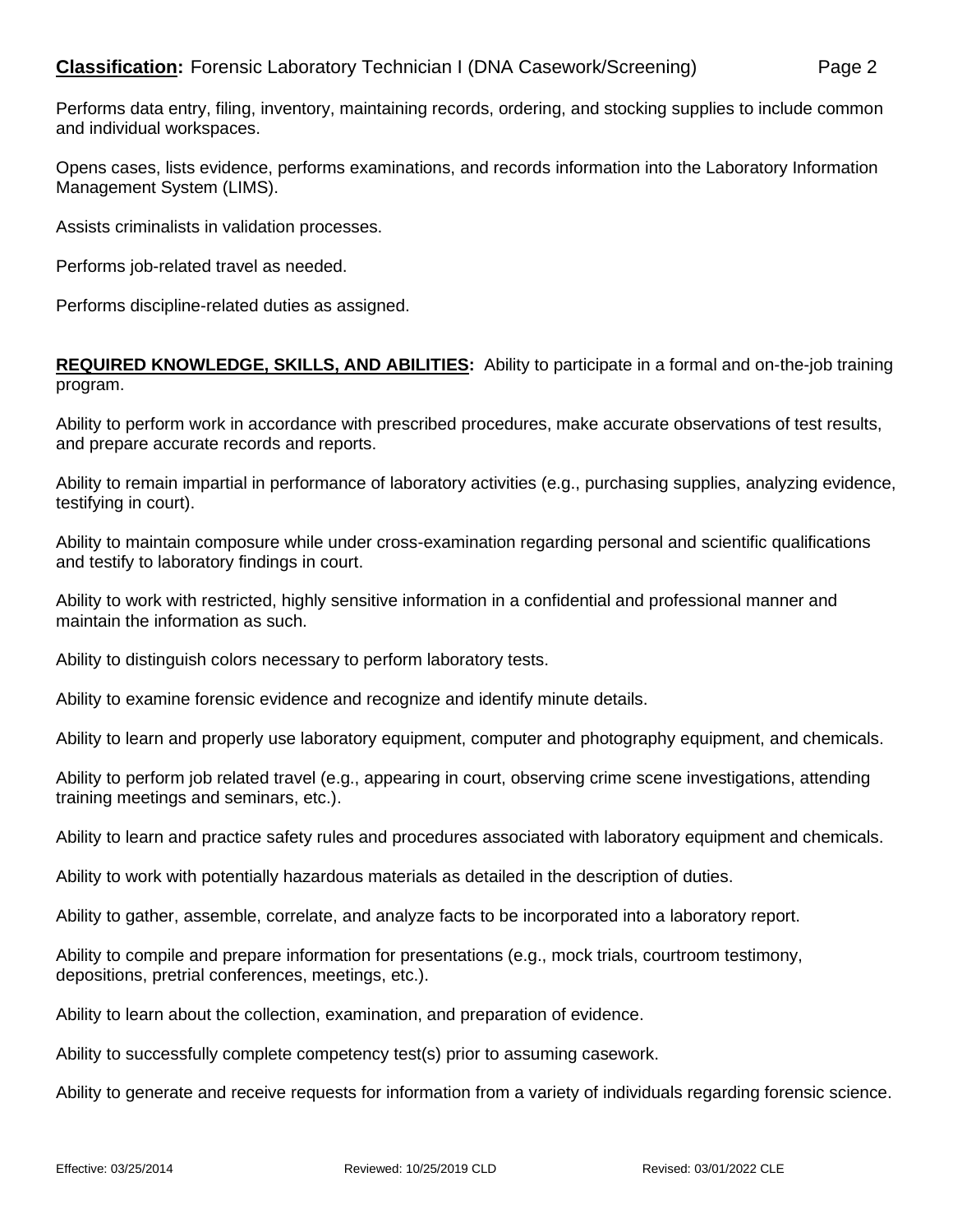Ability to discuss graphic topics with competence, impartiality and professionalism.

Ability to stand for extended periods and lift moderate loads (30 pounds).

Ability to learn accreditation compliance criteria.

Ability to learn and interpret state and federal laws, rules, regulations, and Patrol polices in written and oral form.

Ability to perform basic mathematical operations, including algebraic calculations; the ability to calculate volumes, weights, and measures; the ability to utilize and interpret statistics.

Ability to exercise judgment, decisiveness and creativity in situations involving the direction, control, and planning of an entire program or set of programs.

Ability to organize, coordinate, manage, and/or correlate data and present it to a group in a clear and concise manner.

Must possess excellent communication and presentation skills including the ability to communicate clearly and concisely to a wide range of individuals.

Ability to maintain accurate manual and computer databases, inventories, and QA/QC logs.

Ability to read English effectively.

Ability to communicate in English clearly and concisely, both orally and in writing.

Ability to establish and maintain effective working relations with others.

Ability to work with material that may be of a sexual nature relating to criminal activity (e.g., written material, photographs, and/or verbal language, etc.).

Ability to work hours as assigned.

**MINIMUM EXPERIENCE AND EDUCATION REQUIRED:** (The following represents the minimum qualifications used to accept applicants, provided that equivalent substitution may be permitted in case of deficiencies in either experience or education.)

Successful completion of sixty 60 credit hours from a college or university.

OR

Possession of a high school diploma or equivalent AND two years of work experience utilizing the knowledge, skills, and abilities associated with this position.

**NECESSARY SPECIAL REQUIREMENTS:** Must provide a DNA sample to be used only for forensic identification as required at the time of appointment.

Must be able to pass a polygraph examination after conditional offer of employment.